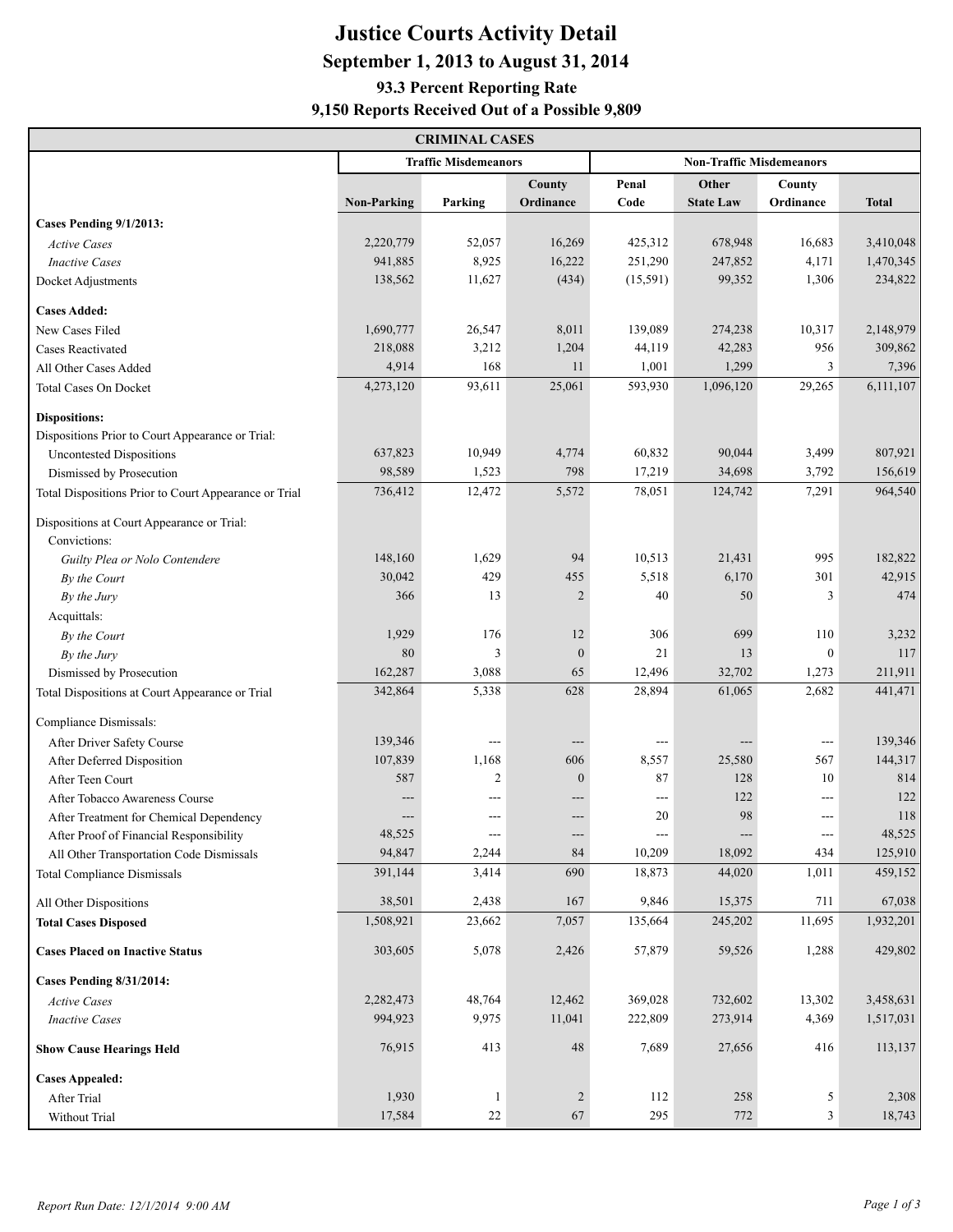## **Justice Courts Activity Detail September 1, 2013 to August 31, 2014 9,150 Reports Received Out of a Possible 9,809 93.3 Percent Reporting Rate**

|                                                 | <b>CIVIL CASES</b>             |                 |                     |              |  |  |
|-------------------------------------------------|--------------------------------|-----------------|---------------------|--------------|--|--|
|                                                 |                                |                 |                     |              |  |  |
|                                                 | <b>Debt Claim</b>              | Landlord/Tenant | <b>Small Claims</b> |              |  |  |
| Cases Pending 9/1/2013:                         |                                |                 |                     | <b>Total</b> |  |  |
| <b>Active Cases</b>                             | 42,789                         | 91,508          | 268,810             | 403,107      |  |  |
| <b>Inactive Cases</b>                           | 8,175                          | 7,630           | 6,724               | 22,529       |  |  |
| Docket Adjustments                              | (493)                          | (582)           | 3,422               | 2,347        |  |  |
|                                                 |                                |                 |                     |              |  |  |
| <b>Cases Added:</b>                             |                                |                 |                     |              |  |  |
| New Cases Filed                                 | 88,281                         | 225,080         | 62,830              | 376,191      |  |  |
| Cases Reactivated                               | 369                            | 460             | 845                 | 1,674        |  |  |
| All Other Cases Added                           | 423                            | 78              | 2,293               | 2,794        |  |  |
| <b>Total Cases on Docket</b>                    | 132,128                        | 316,366         | 337,485             | 785,979      |  |  |
| <b>Dispositions:</b>                            |                                |                 |                     |              |  |  |
| Default Judgments                               | 15,379                         | 69,737          | 21,379              | 106,495      |  |  |
| <b>Agreed Judgments</b>                         | 6,702                          | 1,755           | 4,946               | 13,403       |  |  |
| Trial/Hearing by Judge/Hearing Officer          | 6,168                          | 66,126          | 23,481              | 95,775       |  |  |
| Trial by Jury                                   | 99                             | 232             | 444                 | 775          |  |  |
| Cases Dismissed for Want of Prosecution         | 3,023                          | 16,797          | 11,241              | 31,061       |  |  |
| Cases Non-Suited or Dismissed by Plaintiff      | 16,874                         | 49,445          | 25,091              | 91,410       |  |  |
| All Other Dispositions                          | 5,321                          | 14,008          | 14,653              | 33,982       |  |  |
| <b>Total Cases Disposed</b>                     | 53,566                         | 218,100         | 101,235             | 372,901      |  |  |
| <b>Cases Placed on Inactive Status</b>          | 2,863                          | 4,315           | 3,537               | 10,715       |  |  |
|                                                 |                                |                 |                     |              |  |  |
| <b>Cases Pending 8/31/2014:</b>                 |                                |                 |                     |              |  |  |
| <b>Active Cases</b>                             | 70,497                         | 89,005          | 221,877             | 381,379      |  |  |
| <b>Inactive Cases</b>                           | 9,071                          | 8,538           | 5,373               | 22,982       |  |  |
| <b>Cases Appealed:</b>                          |                                |                 |                     |              |  |  |
| After Trial                                     | 546                            | 4,494           | 784                 | 5,824        |  |  |
| Without Trial                                   | 305                            | 530             | 185                 | 1,020        |  |  |
|                                                 | <b>JUVENILE/MINOR ACTIVITY</b> |                 |                     |              |  |  |
|                                                 |                                |                 |                     | <b>Total</b> |  |  |
|                                                 |                                |                 |                     | 16,265       |  |  |
| Non-Driving Alcoholic Beverage Code Cases Filed |                                |                 |                     | 7,929        |  |  |
|                                                 |                                |                 |                     | 948          |  |  |
|                                                 |                                |                 |                     | 1,375        |  |  |
|                                                 |                                |                 |                     | 875          |  |  |
|                                                 |                                |                 |                     | 57,829       |  |  |
|                                                 |                                |                 |                     |              |  |  |
|                                                 |                                |                 |                     | 248          |  |  |
|                                                 |                                |                 |                     | 6,042        |  |  |
| Transfer to Juvenile Court:                     |                                |                 |                     |              |  |  |
|                                                 |                                |                 |                     | 550<br>707   |  |  |
|                                                 |                                |                 |                     |              |  |  |
|                                                 |                                |                 |                     |              |  |  |
|                                                 |                                |                 |                     |              |  |  |
| Juvenile Statement Magistrate Warning:          |                                |                 |                     |              |  |  |
|                                                 | 2,153                          |                 |                     |              |  |  |
|                                                 |                                |                 |                     | 2,478        |  |  |
|                                                 |                                |                 |                     | 524<br>47    |  |  |
|                                                 |                                |                 |                     | 63,682       |  |  |
|                                                 |                                |                 |                     |              |  |  |